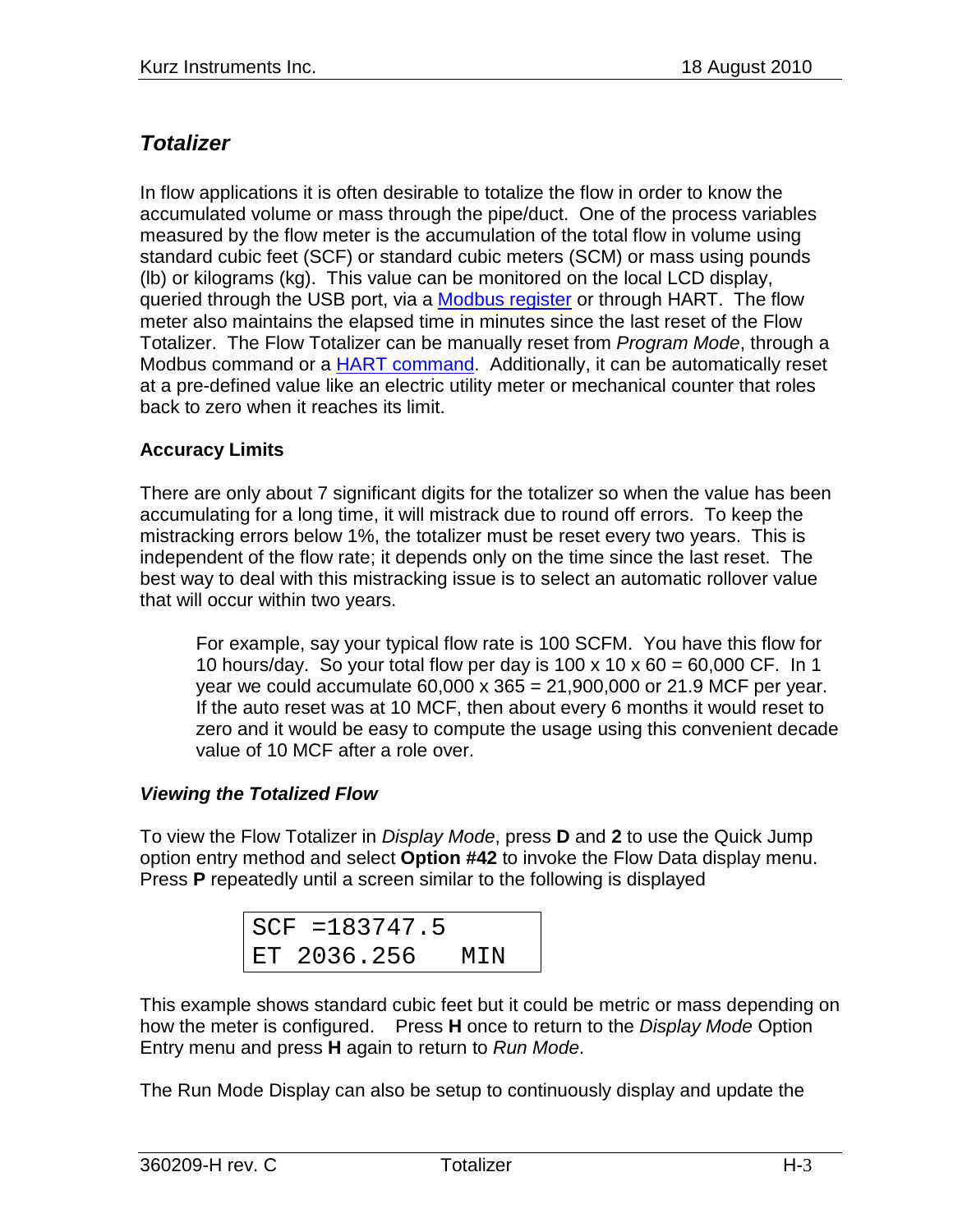Totalized Flow. An example of a Run Mode Display that shows the Totalized Flow along with the measured flow is shown below:

| FLOW | 25730           | SCFM |
|------|-----------------|------|
|      | FLTOT 4.620E+06 |      |

## **Totalizer Reset**

To clear the totalizer value and its elapsed time, enter *Program Mode,* press *P,* the *654321* access code, and *E.* Press **2** to invoke the Quick Jump option entry method and select *Option #4* for the Setup Flow Totalizer menu. The first screen will prompt to select Manual Reset or Automatic Reset.

| TOTALIZER RESET |  |                                       |
|-----------------|--|---------------------------------------|
| >AUTO RESET     |  | $\mathbf{A}_{\mathbf{X} \mathcal{F}}$ |

Use the **^** or **v** key to scroll between MAN RESET and AUTO RESET, then press **E** to accept the Totalizer Reset mode. If MAN RESET is selected, the meter will next prompt to reset the current Flow Totalizer Accumulator.

| RESET FLOW TOTAL |                      |  |
|------------------|----------------------|--|
| $>$ $YES$        | $\mathcal{L}_{\tau}$ |  |

Press **E** to select **YES** and reset the Flow Totalizer. Or use the **^** or **v** key to change the selection to **NO** and press **E** to keep the current value of the Flow Totalizer (alternatively, press **P** to skip over the reset prompt to keep the current value of the Flow Totalizer). If **YES** is selected, the following screens will display the status of the Flow Totalizer reset:

| RESETTING FLOW |  |
|----------------|--|
| TOTALIZER      |  |
|                |  |

TOTALIZER IS RESET...

Press **C**, **P**, or **E** to return to the *Program Mode* Option Entry menu.

If AUTO RESET is selected for the Totalizer Reset mode,

```
TOTALIZER RESET
>AUTO RESET ^{\sim}v
```